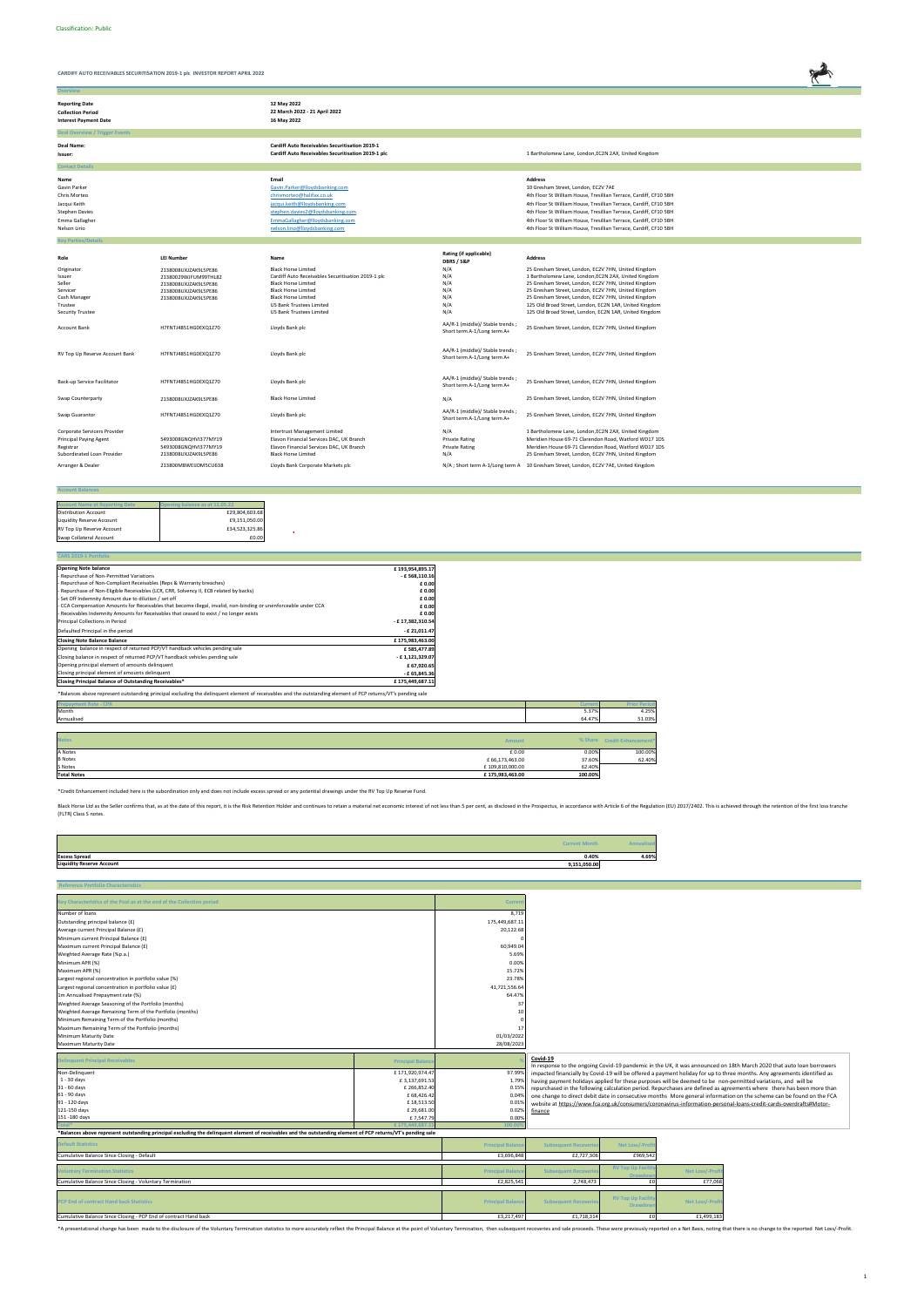| <b>Blackhorse Portfolio Data - Stratification Tables</b> |                                                                                                                                                             |                       |                           |                  |                       |
|----------------------------------------------------------|-------------------------------------------------------------------------------------------------------------------------------------------------------------|-----------------------|---------------------------|------------------|-----------------------|
| Unaudited Stratification Tables as at 21 April 2022      | Balances below represent outstanding principal excluding the delinquent element of receivables and the outstanding element of PCP returns/VT's pending sale |                       |                           |                  |                       |
|                                                          |                                                                                                                                                             |                       |                           |                  |                       |
| <b>Contract Type</b>                                     | <b>Number</b>                                                                                                                                               | <b>Current Period</b> | Value (GBP)               |                  | <b>Balloon Amount</b> |
| Personal Contract Purchase (PCP)                         | 8,719                                                                                                                                                       | 100.00%               | 175,449,687               | 100.00%          | 150,654,604           |
|                                                          | 8,719                                                                                                                                                       | 100.00                | 175,449,68                | 100.00           |                       |
| <b>Finance Type</b>                                      |                                                                                                                                                             | <b>Current Period</b> |                           |                  |                       |
|                                                          | <b>Numbe</b>                                                                                                                                                |                       | <b>Value (GBP)</b>        |                  |                       |
| New Cars<br><b>Used Cars</b>                             | 5,593<br>3,126                                                                                                                                              | 64.15%<br>35.85%      | 136,248,113<br>39,201,574 | 77.66%<br>22.34% |                       |
|                                                          | <b>B,719</b>                                                                                                                                                | 100.00                | 175,449,6                 | 100.0            |                       |
|                                                          |                                                                                                                                                             | <b>Current Period</b> |                           |                  |                       |
| <b>Geographic Distribution</b>                           | <b>Number</b>                                                                                                                                               |                       | Value (GBP)               |                  |                       |
| <b>GREATER LONDON</b>                                    | 922                                                                                                                                                         | 10.57%                | 21,731,310                | 12.39%           |                       |
| SOUTH EAST<br>SOUTH WEST                                 | 2,023<br>914                                                                                                                                                | 23.20%<br>10.48%      | 41,721,557                | 23.78%<br>9.15%  |                       |
| <b>EAST ANGLIA</b>                                       | 308                                                                                                                                                         | 3.53%                 | 16,061,212<br>5,892,641   | 3.36%            |                       |
| <b>EAST MIDLANDS</b>                                     | 534                                                                                                                                                         | 6.12%                 | 10,887,934                | 6.21%            |                       |
| <b>WEST MIDLANDS</b>                                     | 1,196                                                                                                                                                       | 13.72%                | 24,707,559                | 14.08%           |                       |
| <b>NORTHERN</b><br><b>NORTH WEST</b>                     | 572<br>1,090                                                                                                                                                | 6.56%<br>12.50%       | 10,777,557<br>21,261,574  | 6.14%<br>12.12%  |                       |
| YORKSHIRE & HUMBERSIDE                                   | 824                                                                                                                                                         | 9.45%                 | 16,364,122                | 9.33%            |                       |
| SCOTLAND                                                 | $\overline{4}$                                                                                                                                              | 0.05%                 | 103,744                   | 0.06%            |                       |
| WALES<br>OTHER                                           | 331<br>$\mathbf{1}$                                                                                                                                         | 3.80%<br>0.01%        | 5,921,371<br>19,106       | 3.37%<br>0.01%   |                       |
|                                                          | 8.719                                                                                                                                                       | 100.00                | 175,449,                  | 100 <sub>0</sub> |                       |
|                                                          |                                                                                                                                                             | <b>Current Period</b> |                           |                  |                       |
| <b>Vehicle Make</b>                                      | <b>Numbe</b>                                                                                                                                                |                       | Value (GBP)               |                  |                       |
| <b>LAND ROVER</b>                                        | 4,002                                                                                                                                                       | 45.90%                | 107,047,633               | 61.01%           |                       |
| JAGUAR                                                   | 2,111                                                                                                                                                       | 24.21%                | 43,565,372                | 24.83%           |                       |
| MERCEDES-BENZ                                            | 498                                                                                                                                                         | 5.71%                 | 7,066,360                 | 4.03%            |                       |
| VAUXHALL<br>FORD                                         | 375<br>315                                                                                                                                                  | 4.30%<br>3.61%        | 2,368,839<br>2,107,913    | 1.35%<br>1.20%   |                       |
| <b>BMW</b>                                               | 146                                                                                                                                                         | 1.67%                 | 1,964,409                 | 1.12%            |                       |
| AUDI                                                     | 118                                                                                                                                                         | 1.35%                 | 1,623,580                 | 0.93%            |                       |
| TESLA<br><b>HYUNDAI</b>                                  | 30<br>180                                                                                                                                                   | 0.34%<br>2.06%        | 1,357,463                 | 0.77%<br>0.74%   |                       |
| VOLKSWAGEN                                               | 128                                                                                                                                                         | 1.47%                 | 1,289,616<br>1,068,369    | 0.61%            |                       |
| KIA                                                      | 130                                                                                                                                                         | 1.49%                 | 1,062,610                 | 0.61%            |                       |
| NISSAN                                                   | 109                                                                                                                                                         | 1.25%                 | 857,514                   | 0.49%            |                       |
| FIAT                                                     | 121                                                                                                                                                         | 1.39%                 | 617,804                   | 0.35%            |                       |
| RENAULT<br>VOLVO                                         | 67<br>23                                                                                                                                                    | 0.77%<br>0.26%        | 450,942<br>337,695        | 0.26%<br>0.19%   |                       |
| <b>CITROEN</b>                                           | 60                                                                                                                                                          | 0.69%                 | 332,719                   | 0.19%            |                       |
| SEAT                                                     | 44                                                                                                                                                          | 0.50%                 | 311,271                   | 0.18%            |                       |
| PEUGEOT                                                  | 53                                                                                                                                                          | 0.61%                 | 297,867                   | 0.17%            |                       |
| MAZDA<br>HONDA                                           | 34<br>30                                                                                                                                                    | 0.39%<br>0.34%        | 286,242<br>270,434        | 0.16%<br>0.15%   |                       |
| OTHER                                                    | 145                                                                                                                                                         | 1.66%                 | 1,165,034                 | 0.66%            |                       |
| <b>TOTAL</b>                                             | 3,719                                                                                                                                                       | 100.00%               | 175,449,687               | 00.0             |                       |
| <b>Outstanding Principal (£)</b>                         |                                                                                                                                                             | <b>Current Period</b> |                           |                  |                       |
|                                                          | <b>Numbe</b>                                                                                                                                                |                       | <b>Value (GBP)</b>        |                  |                       |
| $0.0000 \le 4,999.99$<br>$5,000.00 \leq 9,999.99$        | 500<br>1,351                                                                                                                                                | 5.73%<br>15.49%       | 1,866,262<br>9,744,549    | 1.06%<br>5.55%   |                       |
| $10,000.00 \leq 14,999.99$                               | 960                                                                                                                                                         | 11.01%                | 12,013,784                | 6.85%            |                       |
| 15,000.00 <= 19,999.99                                   | 1,373                                                                                                                                                       | 15.75%                | 24,317,893                | 13.86%           |                       |
| $20.000.00 \le 24.999.99$                                | 2,294                                                                                                                                                       | 26.31%                | 51,301,702                | 29.24%           |                       |
| $25,000.00 \le 29,999.99$<br>$30,000.00 \leq 34,999.99$  | 780<br>543                                                                                                                                                  | 8.95%<br>6.23%        | 21,030,362<br>17,727,277  | 11.99%<br>10.10% |                       |
| $35,000.00 \leq 39,999.99$                               | 519                                                                                                                                                         | 5.95%                 | 19,411,742                | 11.06%           |                       |
| $40,000.00 \le 44,999.99$                                | 221                                                                                                                                                         | 2.53%                 | 9,392,124                 | 5.35%            |                       |
| $45,000.00 \le 49,999.99$<br>$50,000.00 \le 54,999.99$   | 133                                                                                                                                                         | 1.53%                 | 6,290,961                 | 3.59%<br>1.18%   |                       |
| $55,000.00 \le 59,999.99$                                | 40<br>4                                                                                                                                                     | 0.46%<br>0.05%        | 2,064,533<br>227,550      | 0.13%            |                       |
| $60,000.00 \le 64,999.99$                                | $1\,$                                                                                                                                                       | 0.01%                 | 60,949                    | 0.03%            |                       |
| $65,000.00 \le 69,999.99$                                | 0                                                                                                                                                           | 0.00%                 | 0                         | 0.00%            |                       |
| $70,000.00 \le 74,999.99$<br>$75,000.00 \le 80,000.00$   | $\mathsf 0$<br>$\mathsf 0$                                                                                                                                  | 0.00%<br>0.00%        | 0<br>0                    | 0.00%<br>0.00%   |                       |
|                                                          | 8.719                                                                                                                                                       | 100.009               | 175,449,687               | 100.00           |                       |
|                                                          |                                                                                                                                                             | <b>Current Period</b> |                           |                  |                       |
| <b>Seasoning (months)</b>                                | <b>Number</b>                                                                                                                                               |                       | Value (GBP)               |                  |                       |
| $01 - 12$                                                | $\pmb{0}$                                                                                                                                                   | 0.00%                 | $\pmb{0}$                 | 0.00%            |                       |
| $13 - 24$                                                | $\mathbf 1$                                                                                                                                                 | 0.01%                 | 0                         | 0.00%            |                       |
| 25-36<br>37-48                                           | 4,029<br>4,689                                                                                                                                              | 46.21%<br>53.78%      | 85,542,490<br>89,907,197  | 48.76%<br>51.24% |                       |
| 49-60                                                    | $\mathsf 0$                                                                                                                                                 | 0.00%                 | 0                         | 0.00%            |                       |
| <b>TOTAL</b>                                             | 8,719                                                                                                                                                       | 100.009               | 175,449,687               | 100.00           |                       |
| <b>Remaining Term (months)</b>                           |                                                                                                                                                             | <b>Current Period</b> |                           |                  |                       |
|                                                          | <b>Numbe</b>                                                                                                                                                |                       | <b>Value (GBP)</b>        |                  |                       |
| $01 - 12$<br>13-24                                       | 5,601<br>3,118                                                                                                                                              | 64.24%<br>35.76%      | 108,842,674<br>66,607,013 | 62.04%<br>37.96% |                       |
| 25-36                                                    | $\pmb{0}$                                                                                                                                                   | 0.00%                 | 0                         | 0.00%            |                       |
| 37-48                                                    | $\mathsf 0$                                                                                                                                                 | 0.00%                 | 0                         | 0.00%            |                       |
| 49-60<br>61 MONTHS                                       | 0<br>$\mathsf 0$                                                                                                                                            | 0.00%<br>0.00%        | 0<br>0                    | 0.00%<br>0.00%   |                       |
| <b>TOTA</b>                                              | 8.719                                                                                                                                                       | 100.00                | 175,449                   | 00.0             |                       |
|                                                          |                                                                                                                                                             | <b>Current Period</b> |                           |                  |                       |
| <b>Yield Distribution</b>                                | <b>Numbe</b>                                                                                                                                                |                       | Value (GBP)               |                  |                       |
| <b>INTEREST FREE</b>                                     | 753                                                                                                                                                         | 8.64%                 | 10,409,212                | 5.93%            |                       |
| $0.01\% - 0.99\%$                                        | $\pmb{0}$                                                                                                                                                   | 0.00%                 | 0                         | 0.00%            |                       |
| 1.00% - 1.99%<br>2.00% - 2.99%                           | 6<br>18                                                                                                                                                     | 0.07%<br>0.21%        | 260,160<br>642,223        | 0.15%<br>0.37%   |                       |
| 3.00% - 3.99%                                            | 745                                                                                                                                                         | 8.54%                 | 20,235,329                | 11.53%           |                       |
| 4.00% - 4.99%                                            | 741                                                                                                                                                         | 8.50%                 | 17,437,448                | 9.94%            |                       |
| 5.00% - 5.99%                                            | 3,213                                                                                                                                                       | 36.85%                | 77,328,062                | 44.07%<br>12.93% |                       |
| 6.00% - 6.99%<br>7.00% - 7.99%                           | 1,021<br>508                                                                                                                                                | 11.71%<br>5.83%       | 22,686,993<br>6,928,895   | 3.95%            |                       |
| 8.00% - 8.99%                                            | 327                                                                                                                                                         | 3.75%                 | 4,390,019                 | 2.50%            |                       |
| 9.00% - 9.99%                                            | 781                                                                                                                                                         | 8.96%                 | 8,745,709                 | 4.98%            |                       |
| 10.00% - 10.99%<br>11.00% - 11.99%                       | 410                                                                                                                                                         | 4.70%<br>0.92%        | 4,682,443                 | 2.67%<br>0.48%   |                       |
| 12.00% - 12.99%                                          | 80<br>90                                                                                                                                                    | 1.03%                 | 848,438<br>690,893        | 0.39%            |                       |
| 13.00% - 13.99%                                          | 19                                                                                                                                                          | 0.22%                 | 130,002                   | 0.07%            |                       |
| 14.00% - 14.99%                                          | 6                                                                                                                                                           | 0.07%                 | 30,255                    | 0.02%            |                       |
| 15.00% - 15.99%                                          | $\mathbf{1}$                                                                                                                                                | 0.01%                 | 3,607                     | 0.00%            |                       |

**TOTAL 8,719 100.00% 175,449,687 100.00%**

| <b>Balloon Amount (£)</b>  | <b>Number</b> | %           | Value (GBP) |             |
|----------------------------|---------------|-------------|-------------|-------------|
| NO BALLOON                 | $^{\circ}$    | $\mathbf 0$ | 0           | $\mathbf 0$ |
| $0.01 \le 2,000.00$        | 20            | 0.23%       | 61,450      | 0.04%       |
| $2.000.00 \leq 3.999.99$   | 575           | 6.59%       | 2,582,126   | 1.47%       |
| $4,000.00 \leq 5,999.99$   | 760           | 8.72%       | 5,005,649   | 2.85%       |
| $6,000.00 \leq 7,999.99$   | 507           | 5.81%       | 4,586,552   | 2.61%       |
| $8,000.00 \leq 9,999.99$   | 421           | 4.83%       | 4,810,195   | 2.74%       |
| $10,000.00 \leq 11,999.99$ | 429           | 4.92%       | 5,960,410   | 3.40%       |
| $12,000.00 \leq 13,999.99$ | 491           | 5.63%       | 7,808,686   | 4.45%       |
| $14,000.00 \leq 15,999.99$ | 576           | 6.61%       | 10,388,173  | 5.92%       |
| $16,000.00 \leq 17,999.99$ | 722           | 8.28%       | 14,662,282  | 8.36%       |
| $18,000.00 \leq 19,999.99$ | 1,245         | 14.28%      | 27,499,178  | 15.67%      |
| $20,000.00 \le 21,999.99$  | 899           | 10.31%      | 21,449,215  | 12.23%      |
| $22,000.00 \le 23,999.99$  | 437           | 5.01%       | 11,351,989  | 6.47%       |
| $24,000.00 \le 25,999.99$  | 194           | 2.23%       | 5,556,197   | 3.17%       |
| $26,000.00 \le 27,999.99$  | 215           | 2.47%       | 6,715,938   | 3.83%       |
| $28,000.00 \le 29,999.99$  | 193           | 2.21%       | 6,416,240   | 3.66%       |
| $30,000.00 \leq 31,999.99$ | 198           | 2.27%       | 6,901,803   | 3.93%       |
| $32,000.00 \leq 33,999.99$ | 234           | 2.68%       | 8,539,046   | 4.87%       |
| 34,000.00 <= 35,999.99     | 237           | 2.72%       | 9,247,235   | 5.27%       |
| $36,000.00 \leq 37,999.99$ | 114           | 1.31%       | 4,665,795   | 2.66%       |
| 38,000.00 <= 39,999.99     | 103           | 1.18%       | 4,461,084   | 2.54%       |
| $>= 40,000.00$             | 149           | 1.71%       | 6,780,446   | 3.86%       |
| <b>TOTAL</b>               | 8,719         | 100.00%     | 175,449,687 | 100.00%     |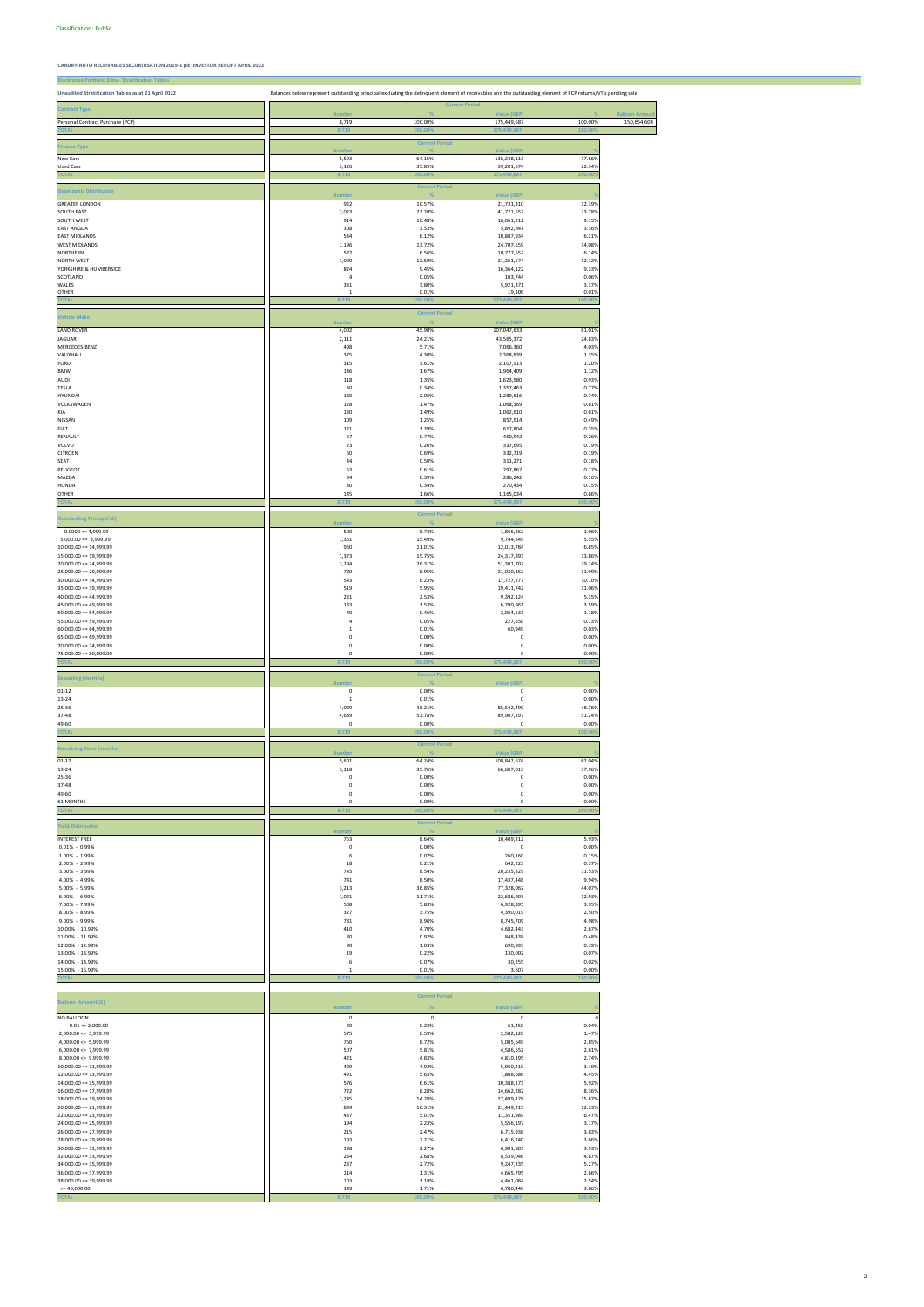#### **Notes in Issue as at 16 May 2022**

**Ratings**

| <b>Blackhorse Portfolio Data - Stratification Tables</b>       |                |                       |                          |                |
|----------------------------------------------------------------|----------------|-----------------------|--------------------------|----------------|
| Unaudited Stratification Tables as at 21 April 2022 - (cont'd) |                |                       |                          |                |
| PCP Balloon as a % of Original Balance                         |                | <b>Current Period</b> |                          |                |
|                                                                | <b>Number</b>  | %                     | <b>Value (GBP)</b>       |                |
| $0.000 - 9.999$                                                | 6              | 0.07%                 | 31,351                   | 0.02%          |
| 9.999 - 19.999                                                 | 5              | 0.06%                 | 48,442                   | 0.03%          |
| 19.999 - 29.999                                                | 114            | 1.31%                 | 828,228                  | 0.47%          |
| 29.999 - 39.999                                                | 1,180          | 13.53%                | 11,282,875               | 6.43%          |
| 39.999 - 49.999                                                | 2,205          | 25.29%                | 35,761,236               | 20.38%         |
| 49.999 - 59.999                                                | 2,766          | 31.72%                | 63,581,165               | 36.24%         |
| 59.999 - 69.999                                                | 1,677          | 19.23%                | 43,484,964               | 24.78%         |
| 69.999 - 79.999                                                | 557            | 6.39%                 | 15,245,094               | 8.69%          |
| 79.999 - 89.999                                                | 128            | 1.47%                 | 3,249,598                | 1.85%          |
| 89.999 - 99.999                                                | 71             | 0.81%                 | 1,704,150                | 0.97%          |
| 100.000                                                        | 10             | 0.11%                 | 232,584                  | 0.13%          |
| <b>TOTAL</b>                                                   | 8,719          | 100.00%               | 175,449,687              | 100.00%        |
|                                                                |                |                       |                          |                |
| PCP Quarter of Maturity Distribution                           |                | <b>Current Period</b> |                          |                |
|                                                                | <b>Number</b>  | %                     | <b>Value (GBP)</b>       |                |
| Q4 2021                                                        | $\pmb{0}$      | 0.00%                 | 0                        | 0.00%          |
| Q1 2022                                                        | 41             | 0.47%                 | 0                        | 0.00%          |
| Q2 2022                                                        | 566<br>972     | 6.49%                 | 12,860,418               | 7.33%<br>9.92% |
| Q3 2022<br>Q4 2022                                             | 1,904          | 11.15%<br>21.84%      | 17,402,297               | 21.40%         |
| Q1 2023                                                        | 2,118          | 24.29%                | 37,543,826<br>41,036,133 | 23.39%         |
| Q2 2023                                                        | 2,638          | 30.26%                | 55,513,747               | 31.64%         |
| Q3 2023                                                        | 480            | 5.51%                 |                          | 6.32%          |
| Q4 2023                                                        | $\mathbf 0$    | 0.00%                 | 11,093,266<br>0          | 0.00%          |
| <b>Total</b>                                                   | 8,719          | 100.00%               | 175,449,687              | 100.00%        |
|                                                                |                |                       |                          |                |
|                                                                |                | <b>Current Period</b> |                          |                |
| <b>Distribution by Fuel Type</b>                               | <b>Number</b>  |                       | Value (GBP)              |                |
| PETROL                                                         | 2,690          | 30.85%                | 38,078,236               | 21.70%         |
| DIESEL                                                         | 5,872          | 67.35%                | 131,251,717              | 74.81%         |
| PETROL / LPG                                                   | $\mathbf 0$    | 0.00%                 | 0                        | 0.00%          |
| <b>ELECTRIC</b>                                                | 70             | 0.80%                 | 2,983,913                | 1.70%          |
| PETROL / BIO-ETHANOL                                           | $\mathbf 0$    | 0.00%                 | 0                        | 0.00%          |
| PETROL / CNG                                                   | 0              | 0.00%                 | $\Omega$                 | 0.00%          |
| PETROL / ELECTRIC HYBRID                                       | 13             | 0.15%                 | 148,458                  | 0.08%          |
| <b>RANGE EXTENDER</b>                                          | $\overline{4}$ | 0.05%                 | 153,778                  | 0.09%          |
| PETROL / PLUG-IN ELECTRIC HYBRID                               | 66             | 0.76%                 | 2,786,172                | 1.59%          |
| DIESEL / ELECTRIC HYBRID                                       | $\overline{4}$ | 0.05%                 | 47,412                   | 0.03%          |
| DIESEL / PLUG-IN ELECTRIC HYBRID                               | $\mathbf 0$    | 0.00%                 | 0                        | 0.00%          |
| <b>OTHER</b>                                                   | $\mathbf 0$    | 0.00%                 | 0                        | 0.00%          |
| <b>TOTAL</b>                                                   | 8,719          | 100.00%               | 175,449,687              | 100.00%        |

#### **Rating Triggers**

| <b>Series Name</b>                | <b>Class A</b>    | <b>Class B</b>         | <b>Class S</b>    | <b>Total</b>      |
|-----------------------------------|-------------------|------------------------|-------------------|-------------------|
| <b>Issue Date</b>                 | 04 December 2019  | 04 December 2019       | 04 December 2019  |                   |
| <b>ISIN</b>                       | XS2061883752      | XS2061883836           | N/A               |                   |
| <b>Stock Exchange Listing</b>     | LSE               | LSE                    | N/A               |                   |
| Rating at Issue - S&P/DBRS        | AAA / AAA (sf)    | A (sf) / AA (low) (sf) | Unrated           |                   |
| Current Rating - S&P/DBRS         | AAA / AAA (sf)    | AA (sf) / AAA (sf)     | Unrated           |                   |
| Currency                          | GBP               | GBF                    | GBP               | GBP               |
| Original Issue Size               | £424,000,000.00   | £76,260,000.00         | £109,810,000.00   | £610,070,000.00   |
| Note Factor                       | 0.00000000        | 1.00000000             | 1.00000000        | 0.30499779        |
| <b>Outstanding Amount (GBP)</b>   | £0.00             | £66,173,463.00         | £109,810,000.00   | £175,983,463.00   |
| <b>Final Maturity Date</b>        | 04 September 2025 | 04 September 2025      | 04 September 2025 |                   |
| Interest Rate (Fixed) applicable  | N/A               | N/A                    | 4.0%              |                   |
| Compounded Daily SONIA applicable | 0.72758%          | 0.72758%               | N/A               |                   |
| Margin                            | 0.63000%          | 2.250%                 | N/A               |                   |
| Interest Rate applicable          | 1.35758%          | 2.97758%               | N/A               |                   |
| <b>Balance Before Payment</b>     | £7,884,895.17     | £76,260,000.00         | £109,810,000.00   | £193,954,895.17   |
| <b>Principal Redemption</b>       | -£7,884,895.17    | $-£10,086,537.00$      | £0.00             | $-£17,971,432.17$ |
| <b>Balance After Payment</b>      | £0.00             | £66,173,463.00         | £109,810,000.00   | £175,983,463.00   |
| <b>Interest Amount Payable</b>    | £7,918.31         | £167,969.77            | £329,430.00       | £505,318.08       |

\* Will instead apply to Black Horse Limited (as Swap Counterparty) if at a later date it obtains the required ratings.

\*\* Applies as long as the Collateral Option applicable is "Strong"

| Counterparty                                                                                                                                 | Role                | <b>Current Rating</b>                   |                                                                       | <b>Required Rating</b>                                                              |                                                                                                  | <b>Consequences</b>                                                                                                                                                                                                                                                                                                                             |     | Met (Yes (Y)/No (N)) |
|----------------------------------------------------------------------------------------------------------------------------------------------|---------------------|-----------------------------------------|-----------------------------------------------------------------------|-------------------------------------------------------------------------------------|--------------------------------------------------------------------------------------------------|-------------------------------------------------------------------------------------------------------------------------------------------------------------------------------------------------------------------------------------------------------------------------------------------------------------------------------------------------|-----|----------------------|
|                                                                                                                                              |                     | S&P                                     | <b>DBRS</b>                                                           | S&P                                                                                 | <b>DBRS</b>                                                                                      |                                                                                                                                                                                                                                                                                                                                                 | S&P | <b>DBRS</b>          |
| Lloyds Bank plc (LEI:<br>H7FNTJ4851HG0EXQ1Z70)                                                                                               | <b>Account Bank</b> | Short term A-1; Long term A+            | AA; R-1 (middle); Stable trends                                       | Long term issuer rating below A                                                     | Long term issuer rating below<br>A or long term critical<br>obligations rating below A<br>(high) | Within 60 days from the downgrade below the<br>minimum rating open substitute accounts at a<br>suitable Qualified Institution and transfer all funds<br>standing to the credit of the accounts to the<br>substitute accounts.                                                                                                                   |     |                      |
| Lloyds Bank plc (LEI:<br>H7FNTJ4851HG0EXQ1Z70)                                                                                               | Back Up Facilitator | Short term A-1; Long term A+            | AA; R-1 (middle); Stable trends                                       | Long term issuer rating below BBB-                                                  | Long term issuer rating below<br>BBB (low)                                                       | The Servicer (with the assistance of the Back-Up<br>Facilitator) will appoint a back-up servicer                                                                                                                                                                                                                                                |     |                      |
|                                                                                                                                              |                     |                                         |                                                                       | Initial rating trigger: Long term<br>issuer rating of Swap Guarantor*<br>below A-** | Initial rating trigger: Long term<br>issuer rating of Swap<br>Guarantor* below A                 | First trigger: Requirement for Swap Counterparty to<br>post collateral, or transfer rights and obligations to<br>a replacement swap provider, or obtain a guarantee<br>from a guarantor that satisfies the minimum rating<br>or take such other actions to maintain the rating of<br>the notes.                                                 |     |                      |
| Black Horse Limited (LEI:<br>2138008UXJZAK9L5PE86) / Lloyds Bank plc Swap Provider / Swap Guarantor<br>Guarantor (LEI: H7FNTJ4851HG0EXQ1Z70) |                     | N/A / Short term A-1; Long term<br>$A+$ | N/A / AA; R-1 (middle); Stable trends Subsequent rating trigger: Long | term issuer rating of Swap<br>Guarantor* below BBB+**                               | Subsequent rating trigger:<br>Long term issuer rating of<br>Swap Guarantor* below BBB            | Second trigger: Requirement for Swap Counterparty<br>to transfer rights and obligations to a replacement<br>swap provider, or obtain a guarantee from a<br>guarantor that satisfies the minimum rating or take<br>such other actions to maintain the rating of the<br>notes and to increase the amount of collateral<br>posted in the meantime. |     |                      |

3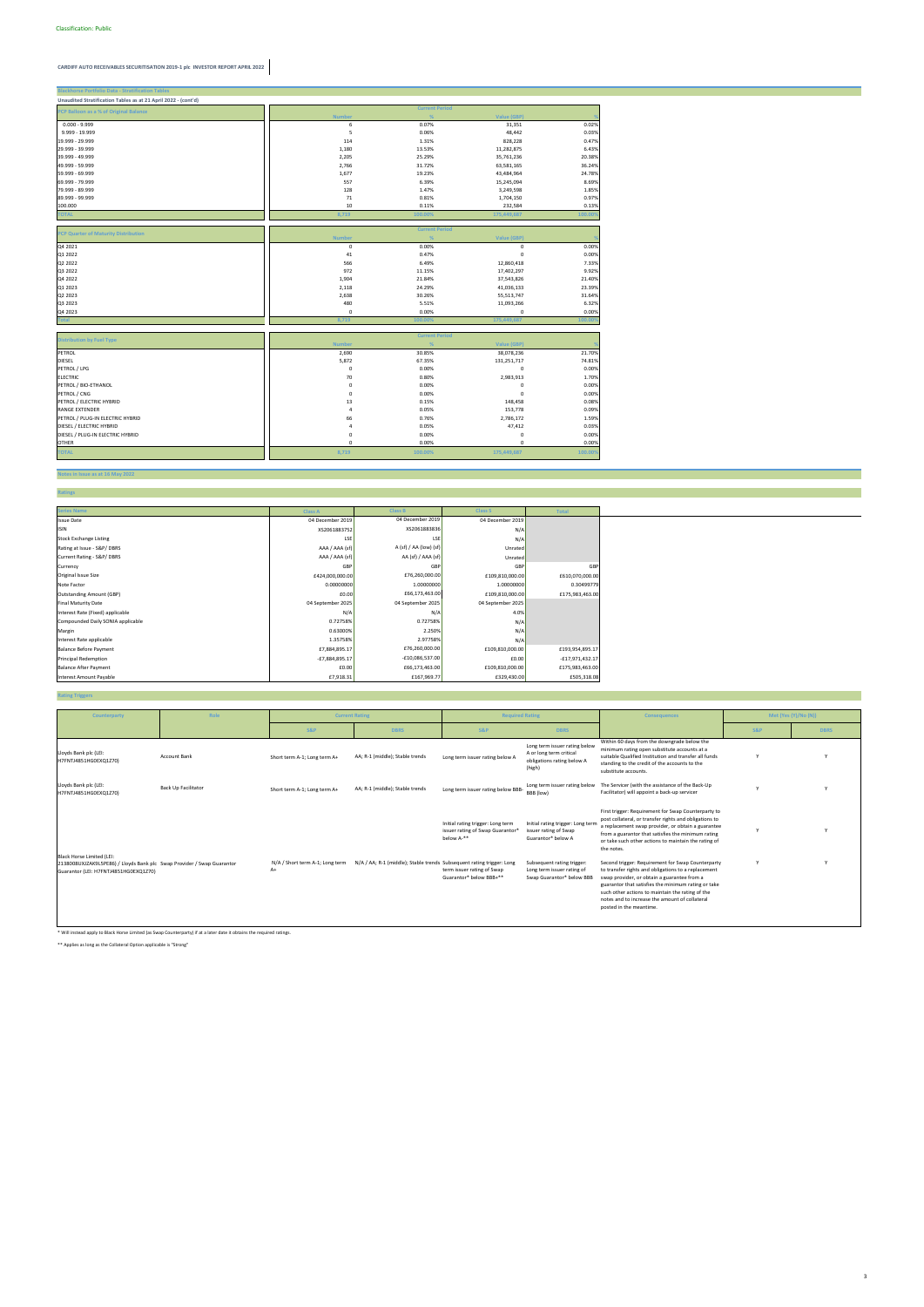**Non Rating triggers**

**Available Interest Collections**

| <b>Interest Collections</b><br>Recoveries                                                                                                                                 | 1,046,779.63<br>42,478.37         |
|---------------------------------------------------------------------------------------------------------------------------------------------------------------------------|-----------------------------------|
| Bank interest income (on the Distribution Account and Liquidity Reserve Account)                                                                                          |                                   |
| Income from Authorised Investments<br>Amounts available from the Liquidity Reserve Fund                                                                                   |                                   |
| Remaining Interest Collections Shortfall (from available principal collections)                                                                                           |                                   |
| Amounts received from the Swap Counterparty (if any)                                                                                                                      | 7,969.62                          |
| Amounts available to Issuer from the RV Top Up Reserve Account                                                                                                            |                                   |
| Any surplus following repurchase of final receivables related to the exercise of call options                                                                             |                                   |
| Any revenue collections that have not been applied on the immediately preceding IPD<br>Any interest element of repurchased receivables (e.g. MODAGs and any R&W buy-outs) | 2,794.65                          |
| Any Revenue Collections that have not been applied above                                                                                                                  |                                   |
| <b>Total Available Interest Collections</b>                                                                                                                               | 1,100,022.27                      |
|                                                                                                                                                                           |                                   |
| <b>Application of Available Interest Collections</b>                                                                                                                      |                                   |
| <b>Total Available Revenue Collections</b>                                                                                                                                | 1,100,022.27                      |
| Retained Amount to issuer (profit)<br>Amounts due (pro rata and pari passu) to:                                                                                           | (916.66)                          |
| the Security Trustee                                                                                                                                                      |                                   |
| the Trustee                                                                                                                                                               |                                   |
| Amounts due to Paying Agent & the Registrar                                                                                                                               |                                   |
| Amounts due to the Swap Counter Party                                                                                                                                     |                                   |
| Amounts due to third party creditors for Issuers expenses (<=£20k)                                                                                                        | (3,420.00)                        |
| Amounts due to Transaction Parties (pro rata and pari passu)<br>Amounts due to Cash Manager                                                                               | (833.33)                          |
| Amounts due to Servicer                                                                                                                                                   | (146, 208.07)                     |
| Amounts due to Corporate Servicer Provider                                                                                                                                |                                   |
| Amounts due to the Account Bank                                                                                                                                           | (41.32)                           |
| Amounts due to the RV Top Up Reserve Account Bank                                                                                                                         |                                   |
| Amounts due to Back-Up Facilitator                                                                                                                                        |                                   |
| Amounts due to Auditors and other professional advisors                                                                                                                   |                                   |
| Amounts due for Administrator Incentive Fee<br>Class A Note Interest                                                                                                      | (7,918.31)                        |
| Class B Note Interest                                                                                                                                                     | (167, 969.77)                     |
| Replenish Liquidity Reserve Fund to the Liquidity Reserve Fund Required Amount                                                                                            |                                   |
| Replenish Principal Deficiency Ledger                                                                                                                                     | (21, 011.47)                      |
| Payment of any shortfall of interest in respect of the RV Top Up Reserve Loan                                                                                             | (21, 135.92)                      |
| Repayment of RV Top Up Reserve Loan in respect of any amounts drawn by the Issuer from the RV Top Up Reserve Fund                                                         |                                   |
| Class S Note Interest<br>Swap Counterparty Subordinated amounts                                                                                                           | (329, 430.00)                     |
| Other amounts owed by the Issuer under the transaction documents                                                                                                          |                                   |
| Interest due and payable to the Subordinated Loan Provider (in respect of Liquidity Reserve and Expense Loan only)                                                        | (6,863.29)                        |
| Repayment of Principal on the Subordinated Loan to the Subordinated Loan Provider (in respect of the Expense Loan only)                                                   |                                   |
| Deferred purchase price to the seller                                                                                                                                     | (394, 274.13)                     |
| <b>Total</b>                                                                                                                                                              |                                   |
| <b>Available Principal Collections</b>                                                                                                                                    |                                   |
| <b>Principal Collections</b>                                                                                                                                              | 6,961,922.15                      |
| Unscheduled Principal Collections (Prepayments)                                                                                                                           | 10.420.388.39                     |
| Amounts credited from Principal Deficiency Ledger                                                                                                                         | 21,011.47                         |
| Principal Collections not applied on immediately preceding IPD                                                                                                            |                                   |
| Principal element of any repurchased receivables (e.g. MODAGs and any R&W buy-outs)                                                                                       | 568,110.16                        |
| Any Principal Collections that have not been applied above<br><b>Total</b>                                                                                                | 17.971.432.17                     |
|                                                                                                                                                                           |                                   |
| <b>Application of Available Principal Collections</b>                                                                                                                     |                                   |
| <b>Available Principal Collections</b>                                                                                                                                    | 17,971,432.17                     |
| Interest Collections Shortfall                                                                                                                                            |                                   |
| Class A Notes Principal Amount until paid in full<br>Class B Notes Principal Amount until paid in full                                                                    | (7,884,895.17)<br>(10,086,537.00) |
| Class S Notes Principal Amount until paid in full                                                                                                                         |                                   |
| Any remaining principal collections to the Available Interest Collections                                                                                                 |                                   |
| <b>Total</b>                                                                                                                                                              |                                   |
|                                                                                                                                                                           |                                   |

**Liquidity Reserve Fund**<br>
Liquidity Reserve Fund Required Amount<br>
Liquidity Reserve Fund Opening Balance<br> **Closing Balance** 9,151,050.00<br> **Closing Balance** 9,151,050.00

## **RV Top Up Reserve Fund**

| RV Top Up Reserve Required Amount at start of period                                                             | 34,523,327.23  |  |
|------------------------------------------------------------------------------------------------------------------|----------------|--|
| RV Top Up Reserve Drawn Amounts used as Available Interest Receipts in Period                                    |                |  |
| RV Top Up Reserve Drawn Amounts released to Subordinated Loan Provider to repay RV Top Up Reserve Loan in Period | (2,885,860.46) |  |
| <b>Closing Balance</b>                                                                                           | 31,637,466.76  |  |
| Principal Deficiency Ledger <sup>*</sup>                                                                         |                |  |
|                                                                                                                  |                |  |
| <b>Opening Balance</b>                                                                                           |                |  |
| Debit                                                                                                            | 21,011.47      |  |
| Credit                                                                                                           | (21,011.47)    |  |
| <b>Closing Balance</b>                                                                                           |                |  |

\*Applicable first to the Class S Note Sub-PDL until the debit balance on such sub-ledger equals the Principal Amount outstanding of the Class S Notes, then the Class B Note Sub-PDL until the debit balance on such sub-ledge

| Event                              | <b>Test</b>                                                                                                                                                                                                                                                                                                                                                                                                                                                                                                                                                                                                                                                                                                                                                                                                                                                                                                                                                                                                                                                                                                                                                                                                    | <b>Consequence</b>                                                                                                                                                                                                                                                                             | <b>Occurrence</b> |
|------------------------------------|----------------------------------------------------------------------------------------------------------------------------------------------------------------------------------------------------------------------------------------------------------------------------------------------------------------------------------------------------------------------------------------------------------------------------------------------------------------------------------------------------------------------------------------------------------------------------------------------------------------------------------------------------------------------------------------------------------------------------------------------------------------------------------------------------------------------------------------------------------------------------------------------------------------------------------------------------------------------------------------------------------------------------------------------------------------------------------------------------------------------------------------------------------------------------------------------------------------|------------------------------------------------------------------------------------------------------------------------------------------------------------------------------------------------------------------------------------------------------------------------------------------------|-------------------|
| <b>Servicer Termination Events</b> | (a) the Servicer fails to direct (or to procure the direction of) any movement of Collections, and such failure has<br>continued un-remedied for a period of 5 Business Days, unless: (i) the failure was caused by an event outside the<br>Servicer's control and does not continue for more than 10 Business Days; or (ii) the failure relates to an amount no<br>greater than 0.05% of the aggregate Principal Amount Outstanding of all Notes and does not continue for more than 90<br>days after such failure; or<br>(b) the Servicer (i) fails to observe or perform any of its covenants and obligations and such failure results in a material<br>adverse effect on the Purchased Receivables and continues un-remedied for a period of 60 days or (ii) fails to maintain<br>its FSMA authorisation or any other regulatory licence or approval required and such failure continues un-remedied for a<br>period of 60 days; or<br>(c) the occurrence of an Insolvency Event in relation to the Servicer; or<br>(d) any of the warranties given by the Servicer prove to be untrue, incomplete or inaccurate and such default (if capable<br>of remedy) continues un-remedied for a period of 60 days. | Termination of appointment of Servicer.                                                                                                                                                                                                                                                        | $\mathsf{N}$      |
| Cash Manager Termination Event     | (a) default is made by the Cash Manager in the payment due and payable by it and such default continues un-remedied Termination of the appointment of the Cash Manager.<br>for a period of 5 Business Days; or<br>(b) default is made by the Cash Manager in the performance or observance of any of its other covenants and obligations<br>and such default continues un-remedied for a period of 60 days; or<br>(c) an Insolvency Event with respect to the Cash Manager occurs; or<br>(d) a FATCA Deduction is imposed on any payment made by the Cash Manager, which cannot be avoided by reasonable<br>measures.                                                                                                                                                                                                                                                                                                                                                                                                                                                                                                                                                                                          |                                                                                                                                                                                                                                                                                                | N                 |
| <b>Perfection Events</b>           | (a) the Seller (or the Servicer on behalf of the Seller) fails to pay any sum due from it to the Issuer within 5 Business Days, A number of perfection acts may occur, including:<br>and such failure is not remedied within the earlier of 10 Business Days; or<br>(b) the Seller being required to perfect the Issuer's legal title to the Purchased Receivables by an order of a court of<br>competent jurisdiction or by any regulatory authority of which the Seller is a member or any organisation with whose<br>instructions it is customary for the Seller to comply; or<br>(c) it becoming necessary by law to perfect the Issuer's legal title to the Purchased Receivables; or<br>(d) the Seller calling for perfection by serving notice in writing to that effect on the Issuer and the Security Trustee; or<br>(e) the occurrence of an Insolvency Event in respect of the Seller; or<br>(f) the occurrence of a Severe Deterioration Event in respect of the Seller; or<br>(g) it becoming necessary for enforcement of the Issuer's rights.                                                                                                                                                   | (a) Customers being notified of the sale of the Purchased<br>Receivables to the Issuer;<br>(b) legal title to the Portfolio being transferred to the Issuer; and<br>(c) Customers being directed to pay amounts outstanding in<br>respect of the Purchased Receivables directly to the Issuer. | N                 |
| <b>Events of Default</b>           | (a) the Issuer fails to pay interest due on Notes of the Controlling Class within 5 business days of its due date;<br>(b) the Issuer fails to pay the principal amount of a Class of Notes in full on its Final Legal Maturity Date;<br>(c) the Issuer breaches its obligations and such breach has a Material Adverse Effect and is (a) incapable of remedy or (b)<br>if capable of remedy, remains un-remedied for 60 calendar days;<br>(d) the Security granted becoming void, unenforceable or ineffective; and<br>(e) an Insolvency Event regarding the Issuer.                                                                                                                                                                                                                                                                                                                                                                                                                                                                                                                                                                                                                                           | The Notes may be declared immediately due and payable.                                                                                                                                                                                                                                         | N                 |
| Change of Control Event            | 51 per cent. or more of the issued share capital of the Servicer is no longer held beneficially by a member of the Lloyds<br><b>Banking Group</b>                                                                                                                                                                                                                                                                                                                                                                                                                                                                                                                                                                                                                                                                                                                                                                                                                                                                                                                                                                                                                                                              | The Servicer (with the assistance of the Back-Up Facilitator) will<br>appoint a back up servicer.                                                                                                                                                                                              | N                 |